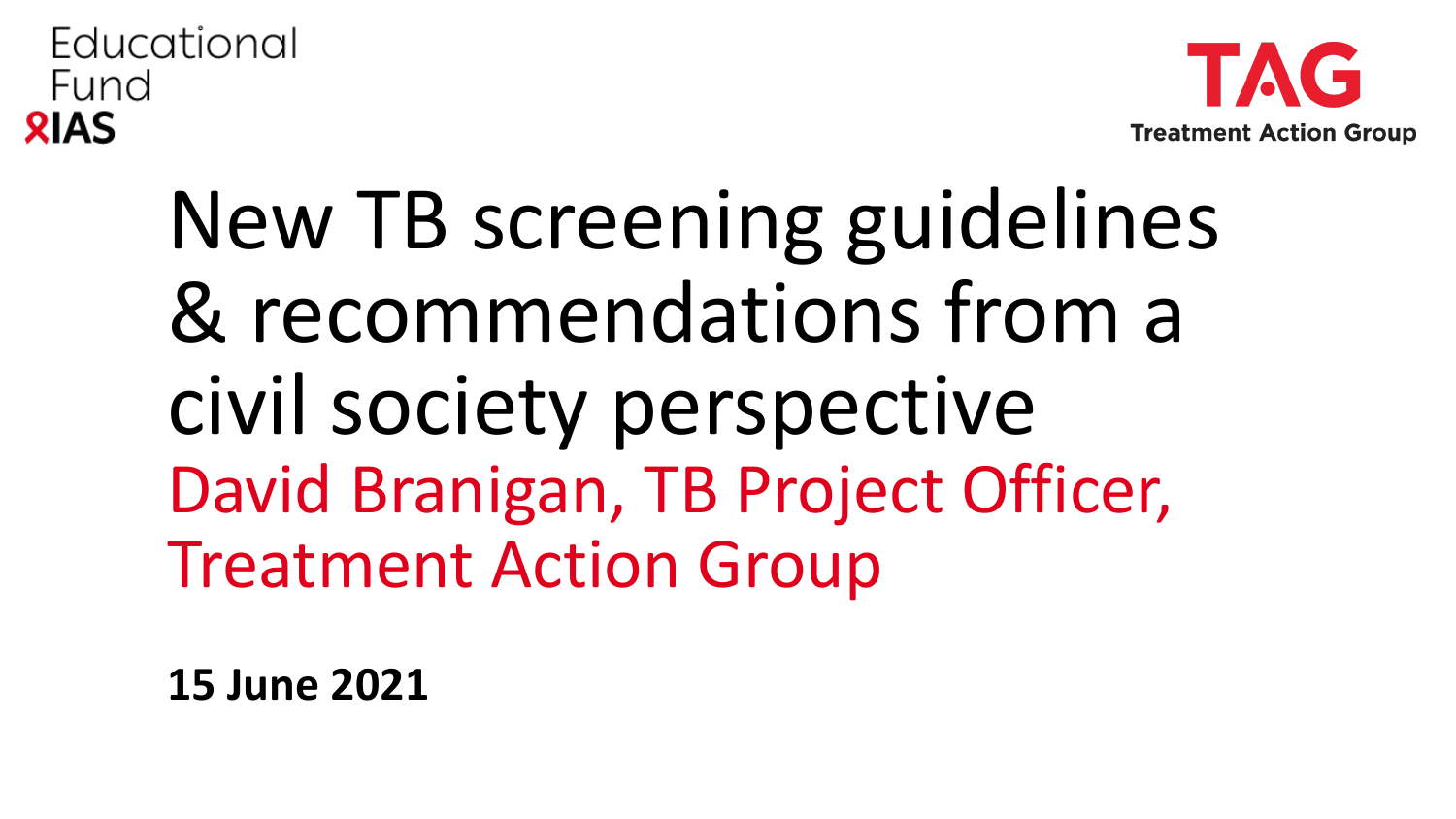

### TB screening guidance updates for PLHIV

People living with HIV should be systematically screened for TB disease at each visit to a 3 health facility

(existing recommendation: strong recommendation, very low certainty of evidence).









Image copyright Cepheid

Image copyright qure.ai

Image copyright The Hindu/Special Arrangement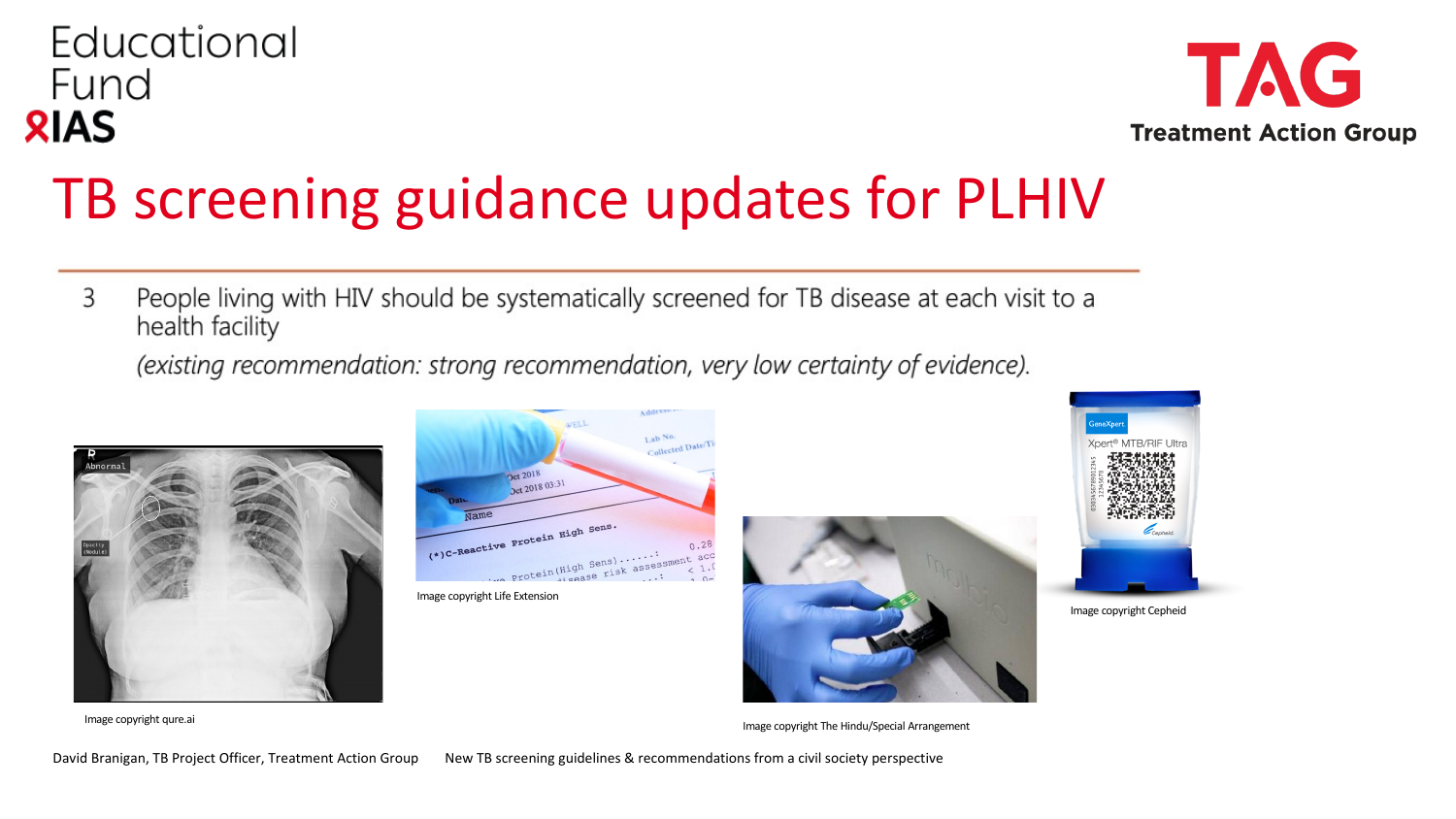

## Gap in guidance for children living with HIV

Among children younger than 10 years who are living with HIV, systematic screening for 17 TB disease should be conducted using a symptom screen including any one of current cough, fever, poor weight gain or close contact with a TB patient

(new recommendation: strong recommendation, low certainty of evidence for test accuracy).

- 12 Among adults and adolescents living with HIV, C-reactive protein using a cut-off of >5mg/L may be used to screen for TB disease (new recommendation: conditional recommendation, low certainty of evidence for test accuracy).
- Among adults and adolescents living with HIV, chest X-ray may be used to screen for TB 13 disease

(new recommendation: conditional recommendation, moderate certainty of evidence for test accuracy).

14 Among adults and adolescents living with HIV, molecular WHO-recommended rapid diagnostic tests may be used to screen for TB disease

(new recommendation: conditional recommendation, moderate certainty of evidence for test accuracy).

Adult and adolescent inpatients with HIV in medical wards where the TB prevalence 15 is > 10% should be tested systematically for TB disease with a molecular WHOrecommended rapid diagnostic test

(new recommendation: strong recommendation, moderate certainty of evidence for test accuracy).

David Branigan, TB Project Officer, Treatment Action Group New TB screening guidelines & recommendations from a civil society perspective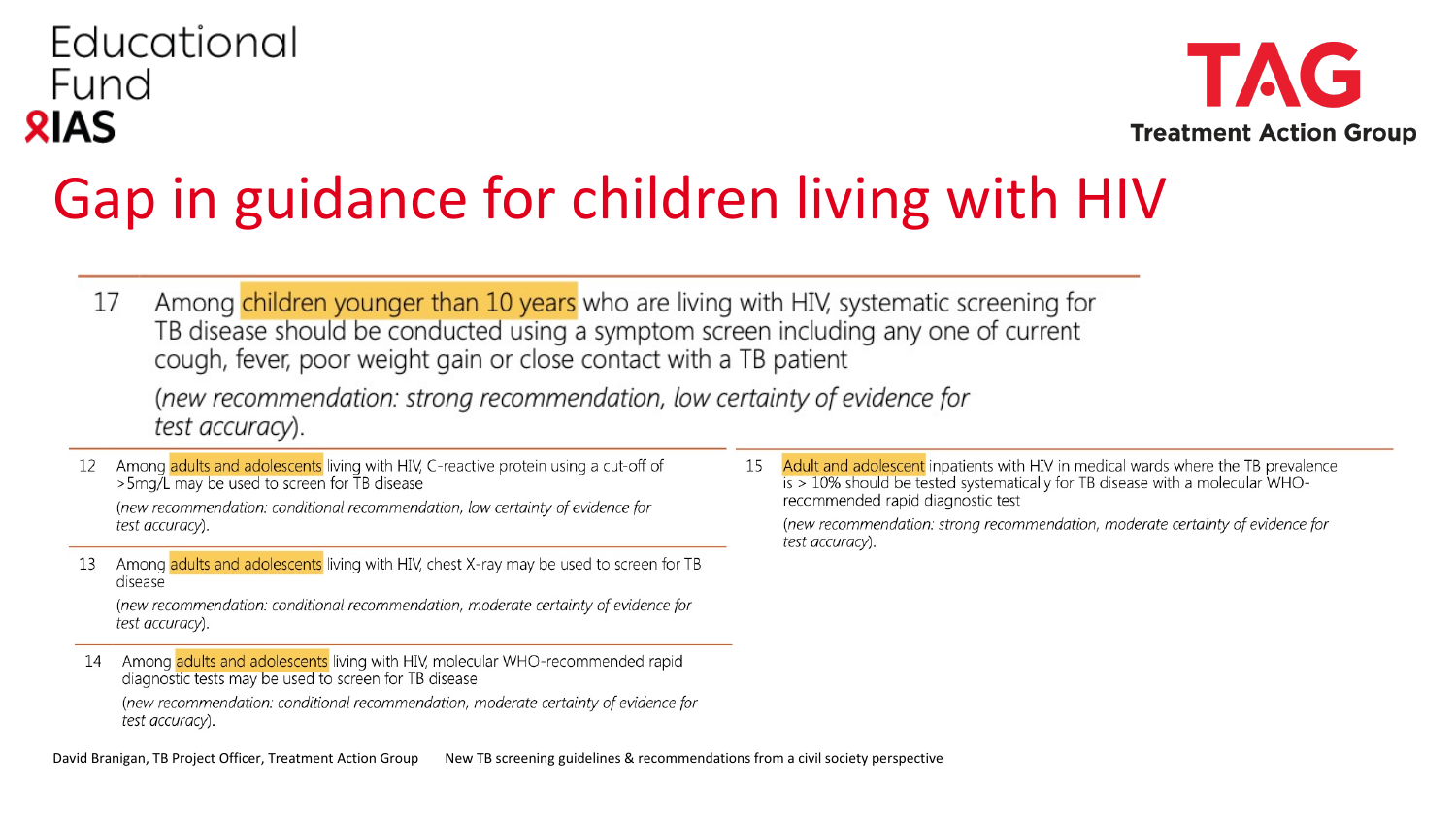#### Educational Fund **RIAS Treatment Action Group** Slow uptake of WHO recommendations

○ "*WHO has recommended use of the test since 2015, and a policy update was issued in 2019 (10). Among the 30 high burden TB/HIV countries, only 13 had a national policy and algorithm that includes the use of LF-LAM to assist in the diagnosis of TB in people living with HIV (Table 5.3), showing a slow adoption of this life-saving, easy-to-use diagnostic tool*."

- WHO Global Tuberculosis Report 2020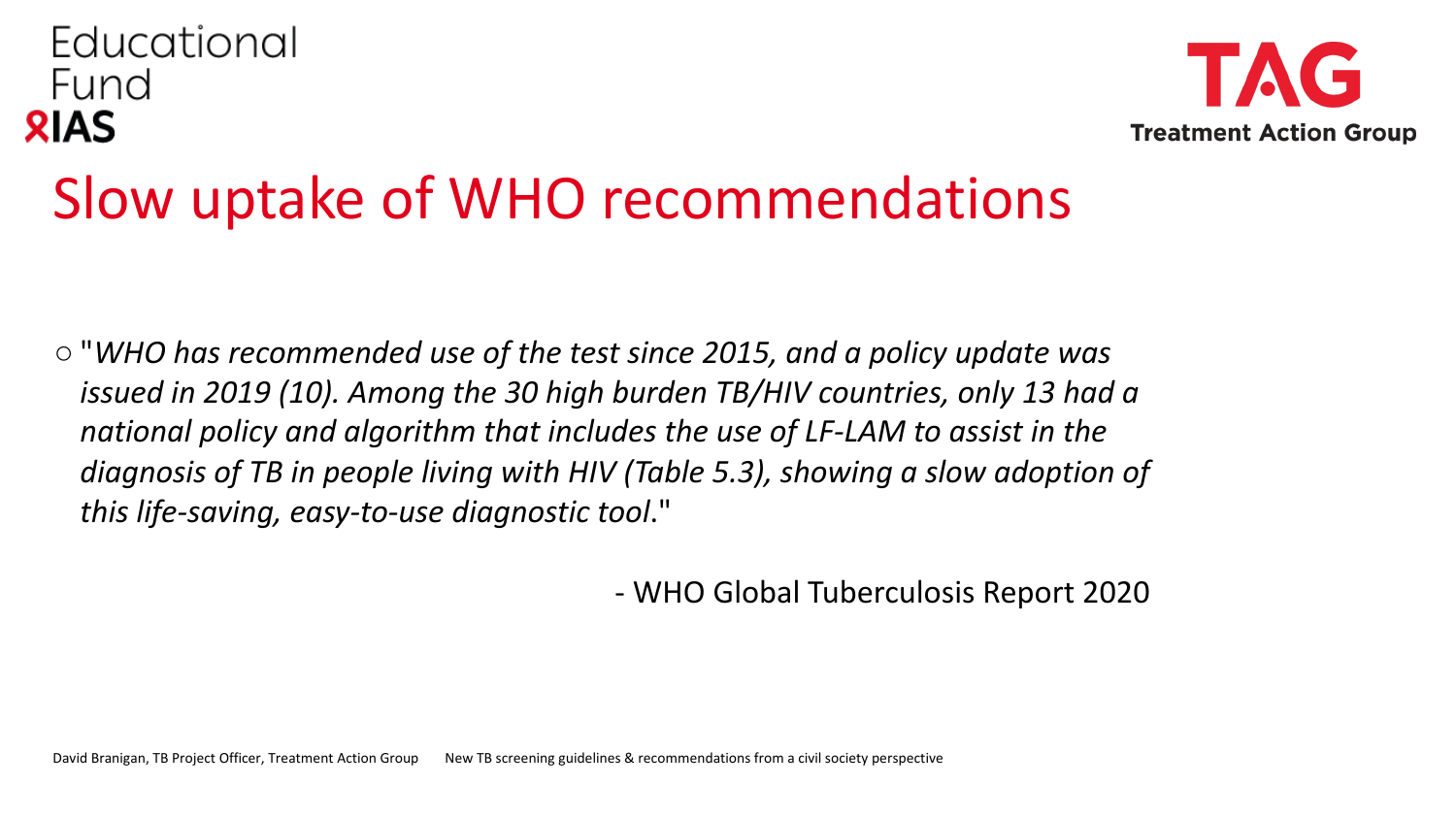

### Fair pricing of screening and diagnostic tests

○ "*Globally, 2.0 million new and relapse TB cases were identified by a WHOrecommended rapid diagnostic test in 2019, equivalent to 58% of all bacteriologically confirmed pulmonary cases*."

- WHO Global Tuberculosis Report 2020

#### **Fair pricing is evidence-based pricing based on:**

o **Cost-of-goods-sold (COGS)**: the cost of manufacturing a product, which includes materials, labor, overhead, and intellectual property royalties

o Plus **reasonable profit**

o With **volume-based price reductions** as economies of scale thresholds are reached